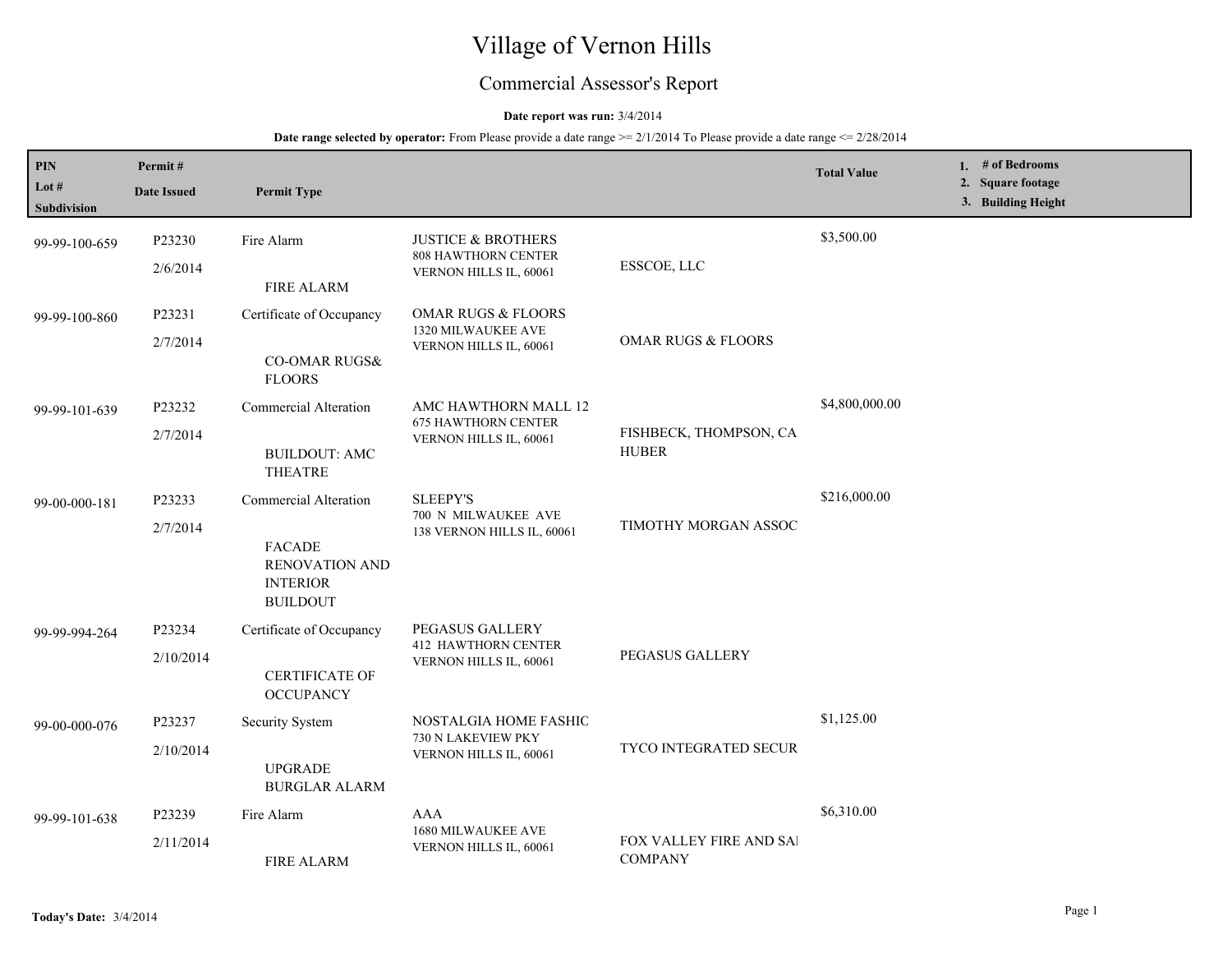| PIN<br>Lot #<br>Subdivision | Permit#<br><b>Date Issued</b> | <b>Permit Type</b>                                                                                                                                                                   |                                                                            |                                                 | <b>Total Value</b> | 1. # of Bedrooms<br>2. Square footage<br>3. Building Height |
|-----------------------------|-------------------------------|--------------------------------------------------------------------------------------------------------------------------------------------------------------------------------------|----------------------------------------------------------------------------|-------------------------------------------------|--------------------|-------------------------------------------------------------|
| 11-33-301-007               | P23241<br>2/11/2014           | Misc. Commercial<br><b>REMOVAL OF</b><br><b>KITCHEN</b><br><b>EQUIPMENT AND</b><br><b>CORRECTION OF</b><br><b>CODE</b><br>VIOLATIONS**all<br>inspections covered<br>under P23132, mg | RUST OLEUM DEVELOPEM<br>102 HAWTHORN PKY<br>VERNON HILLS IL, 60061         | <b>RUST OLEUM CORP</b>                          | \$1,000.00         |                                                             |
| 99-99-994-372               | P23242<br>2/13/2014           | Commercial Alteration<br><b>INTERIOR</b><br><b>BUILDOUT:</b><br><b>SMASHBURGER</b>                                                                                                   | <b>SMASHBURGER</b><br><b>426 HAWTHORN CENTER</b><br>VERNON HILLS IL, 60061 | <b>INTERTECH DESIGN SERVICE</b><br><b>INC</b>   | \$265,000.00       |                                                             |
| 11-33-301-007               | P23245<br>2/17/2014           | Misc. Commercial<br><b>REMOVE WALLS</b><br>THAT WERE TEMP.<br>ADD 2 EXIT SIGNS<br>FOR MORE<br><b>OCCUPANCY</b>                                                                       | <b>RUST OLEUM DEVELOPEM</b><br>102 HAWTHORN PKY<br>VERNON HILLS IL, 60061  | RUST OLEUM DEVELOPEM<br><b>WELLNESS</b>         | \$1,000.00         |                                                             |
| 99-00-000-206               | P23247<br>2/17/2014           | <b>Security System</b><br><b>SECURITY</b><br><b>SYSTEM</b>                                                                                                                           | <b>SHOE CARNIVAL</b><br>701 N MILWAUKEE AVE<br>200 VERNON HILLS IL, 60061  | STANLEY CONVERGENT<br><b>SECURITY SOLUTIONS</b> | \$13,000.00        |                                                             |
| 99-00-000-206               | P23248<br>2/18/2014           | Security System<br><b>EAS PEDESTAL</b><br>(OTC PER MAT)                                                                                                                              | <b>SHOE CARNIVAL</b><br>701 N MILWAUKEE AVE<br>200 VERNON HILLS IL, 60061  |                                                 | \$1,500.00         |                                                             |
| 99-99-101-059               | P23249<br>2/18/2014           | Certificate of Occupancy<br>CO: BRICKMAN<br><b>GROUP</b>                                                                                                                             | <b>BRICKMAN GROUP</b><br>1035 HAWTHORN CENTER<br>VERNON HILLS IL, 60061    |                                                 |                    |                                                             |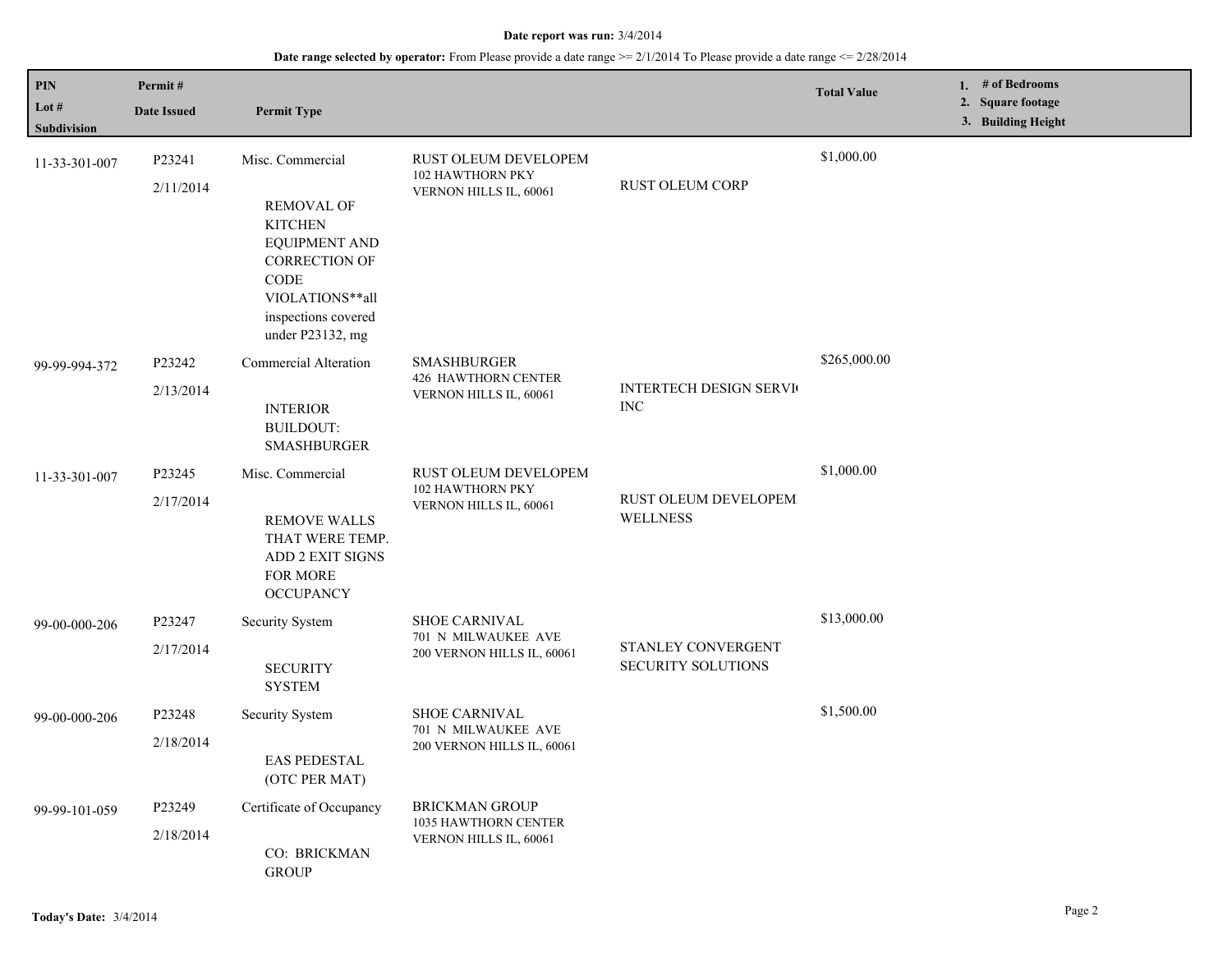| PIN<br>Lot #  | Permit#<br><b>Date Issued</b> | <b>Permit Type</b>                                    |                                                                                    |                                        | <b>Total Value</b> | 1. # of Bedrooms<br>2. Square footage |
|---------------|-------------------------------|-------------------------------------------------------|------------------------------------------------------------------------------------|----------------------------------------|--------------------|---------------------------------------|
| Subdivision   |                               |                                                       |                                                                                    |                                        |                    | 3. Building Height                    |
| 11-33-303-001 | P23250<br>2/19/2014           | Fire Sprinklers<br>FIRE SPRINKLER                     | <b>RUST OLEUM CORP</b><br>11 HAWTHORN PKWY<br>VERNON HILLS IL, 60061               | FIRE GUARD OF ILLINOIS, I              | \$20,150.00        |                                       |
|               |                               | FOR WALKWAY<br>OF THE DATA CTR                        |                                                                                    |                                        |                    |                                       |
| 99-99-991-236 | P23251                        | Certificate of Occupancy                              | <b>SPICE BAZAAR</b><br>131 TOWNLINE RD VERNON<br><b>HILLS IL, 60061</b>            |                                        |                    |                                       |
|               | 2/19/2014                     | CO: NEW<br><b>OWNERSHIP OF</b><br><b>SPICE BAZAAR</b> |                                                                                    |                                        |                    |                                       |
| 99-99-993-244 | P23256                        | Fire Alarm                                            | <b>MAGGIANO'S</b>                                                                  | ESSCOE, LLC                            | \$3,500.00         |                                       |
|               | 2/21/2014                     | <b>FIRE ALARM</b>                                     | 307 HAWTHORN CENTER<br>VERNON HILLS IL, 60061                                      |                                        |                    |                                       |
| 99-00-000-175 | P23259                        | Ansul System                                          | <b>SEASONS OF JAPAN RESTU</b><br>700 N MILWAUKEE AVE<br>132 VERNON HILLS IL, 60061 | AVERUS, INC                            | \$4,000.00         |                                       |
|               | 2/24/2014                     | <b>ANSUL</b>                                          |                                                                                    |                                        |                    |                                       |
| 99-99-100-415 | P23260                        | Certificate of Occupancy                              | <b>REVIVE MOBILE</b><br>1055 HAWTHORN CENTER<br>VERNON HILLS IL, 60061             |                                        |                    |                                       |
|               | 2/24/2014                     | <b>CO: REVIVE</b><br><b>MOBILE</b>                    |                                                                                    |                                        |                    |                                       |
| 99-99-994-372 | P23261                        | Sign                                                  | <b>SMASHBURGER</b><br><b>426 HAWTHORN CENTER</b><br>VERNON HILLS IL, 60061         | QT SIGN INC                            | \$3,000.00         |                                       |
|               | 2/25/2014                     | SIGNS:<br><b>SMASHBURGER</b>                          |                                                                                    |                                        |                    |                                       |
| 11-32-100-015 | P23262                        | Fire Sprinklers                                       | TR & P TERMINAL<br>1230 N BUTTERFIELD RD                                           | METROPOLITAN FIRE<br><b>PROTECTION</b> | \$27,000.00        |                                       |
|               | 2/25/2014                     | <b>FIRE SPRINKLER</b>                                 | VERNON HILLS IL, 60061                                                             |                                        |                    |                                       |
| 99-00-000-268 | P23263                        | Certificate of Occupancy                              | <b>BACK TO BED</b><br>445 E TOWNLINE RD unit B                                     | <b>BACK TO BED</b>                     |                    |                                       |
|               | 2/25/2014                     | C OF O - BACK TO<br><b>BED</b>                        | VERNON HILLS IL, 60061                                                             |                                        |                    |                                       |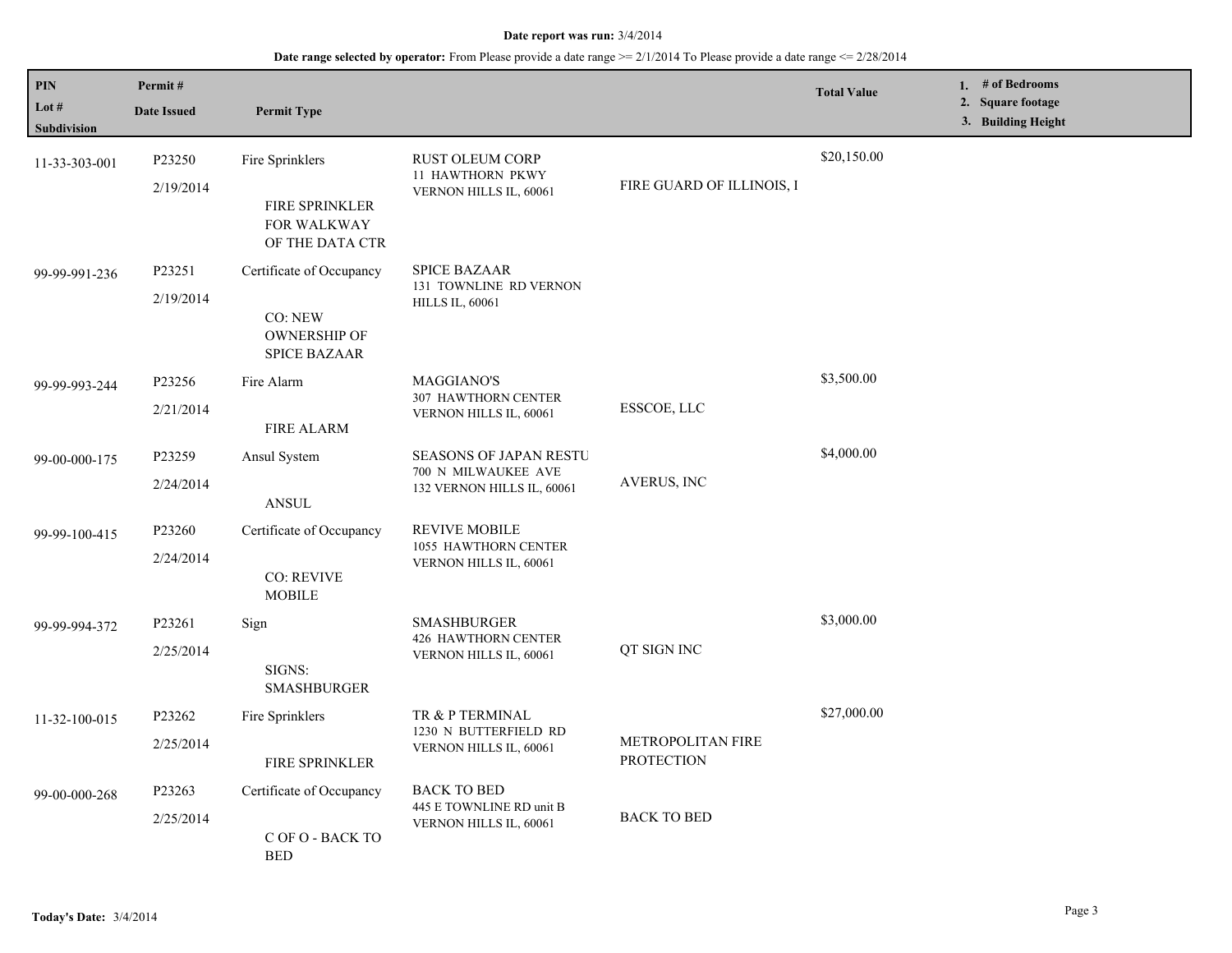| PIN                           | Permit#             |                                                                                                                               |                                                                                     |                                         | <b>Total Value</b> | 1. # of Bedrooms                        |
|-------------------------------|---------------------|-------------------------------------------------------------------------------------------------------------------------------|-------------------------------------------------------------------------------------|-----------------------------------------|--------------------|-----------------------------------------|
| Lot $#$<br><b>Subdivision</b> | <b>Date Issued</b>  | <b>Permit Type</b>                                                                                                            |                                                                                     |                                         |                    | 2. Square footage<br>3. Building Height |
| 99-99-999-976                 | P23264<br>2/25/2014 | Antenna<br>ADD 3 ANTENNAS,<br>COAX CABLING &<br><b>RRU'S TO THE</b><br><b>EXISTING CELL</b><br><b>TOWER</b>                   | <b>VERNON HILLS HIGH SCHC</b><br>145 N LAKEVIEW PKY<br>VERNON HILLS IL, 60061       | <b>CROWN CASTLE</b>                     | \$25,000.00        |                                         |
| 99-00-000-175                 | P23265<br>2/26/2014 | Fire Alarm<br><b>FIRE ALARM</b>                                                                                               | <b>SEASONS OF JAPAN RESTU</b><br>700 N MILWAUKEE AVE<br>132 VERNON HILLS IL, 60061  | NITECH FIRE & SECURITY                  | \$6,500.00         |                                         |
| 99-00-000-181                 | P23266<br>2/26/2014 | Fire Sprinklers<br><b>FIRE SPRINKLER</b>                                                                                      | <b>SLEEPY'S</b><br>700 N MILWAUKEE AVE<br>138 VERNON HILLS IL, 60061                | UNITED STATES FIRE<br><b>PROTECTION</b> | \$5,655.00         |                                         |
| 99-99-100-659                 | P23268<br>2/26/2014 | Sign<br>SIGN - JUSTICE &<br><b>BROTHERS</b>                                                                                   | <b>JUSTICE &amp; BROTHERS</b><br>808 HAWTHORN CENTER<br>VERNON HILLS IL, 60061      | OLYMPIC SIGNS INC                       | \$1,500.00         |                                         |
| 99-99-995-063                 | P23269<br>2/27/2014 | Sign<br><b>SIGN: SCOTT'S</b><br><b>BREWERY</b>                                                                                | <b>SCOTTS BREWERY COLLECT</b><br>703 HAWTHORN CENTER<br>VERNON HILLS IL, 60061      | DIVINE SIGNS, INC                       | \$4,000.00         | 2. $8.40$<br>3. 19.50                   |
| 11-32-100-015                 | P23270<br>2/27/2014 | Fire Alarm<br><b>FIRE ALARM</b>                                                                                               | TR & P TERMINAL<br>1230 N BUTTERFIELD RD<br>VERNON HILLS IL, 60061                  | PRD ASSOCIATES, INC                     | \$11,000.00        |                                         |
| 99-00-000-704                 | P23272<br>2/28/2014 | Misc. Commercial<br>MISC COM: TOUCH<br>OF HEALTH, NEW<br>GC AND SUBS TO<br><b>FINISH WORK</b><br><b>STARTED ON</b><br>P23152. | <b>TOUCH OF HEALTH</b><br>175 E HAWTHORN PKY<br>suite 220 VERNON HILLS IL,<br>60061 | ZAP CONSTRUCTION SERV.                  | \$34,500.00        |                                         |